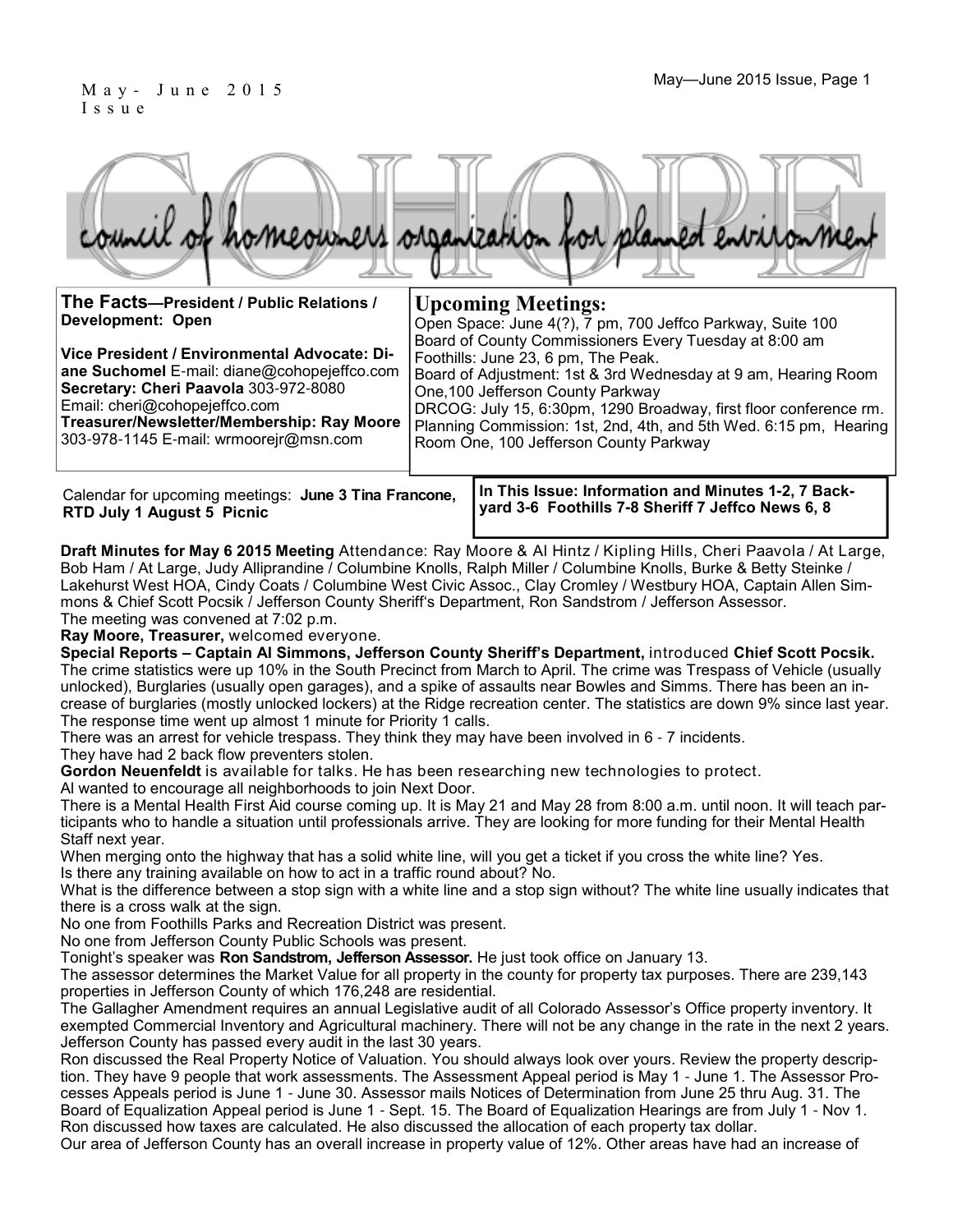20%.

After the levies are certified by the County Commissioners, the tax roll is compiled by the Assessor and sent to the Treasurer for collection and distribution. This happens in late December.

Ron discussed the number of special districts in our area. Metropolitan Districts are usually created by a builder who takes out a loan and creates the district to pay for the loan. TIFs are tax increment financing; Bow Mar is an example. Foothills Parks and Recreation District has been in the red for years. They asked for and were turned down for a mil levy increase. Are they limited to their 5%? It depends. You should attend their budget session.

If the Bruce law is removed, can they keep more dollars? It was voted in by the people. However you should watch the May elections. Very few people vote or pay any attention, so it is easier to pass controversial laws.

If a TIF is for a loan, does it go away after the loan is paid off? Yes, then the money goes to the areas where it should have gone before the TIF.

Ron thinks that the staff is happy with him. He does not tolerate an employee who lies to a property owner. There budget is \$4.8M. This year employees raises are limited to 2%. He expects his staff to do their Due Diligence. He does not consider himself political. He serves the residents.

Is the permit process included in the assessment? Yes. However if there is no permit, they may not catch the changes. On assessments it lists the number of bedrooms. Most of the evaluations are noted as fair. This is the default evaluation. Why have townhouses increased in value so much? The law allowing owners to sure for defects is in place. So developers are not building. Demand for existing townhouses has gone up. And with demand, goes value.

Lower valued houses seem to be going up the most in this market. Condos have gone up 50%.

The assessor values homes based on sales of similar homes. They try to throw out flipped houses which have been remodeled.

How are Solar City solar panels valued? If Solar City owns the panels they get the tax so the house assessment should not include them.

Cell towers are causing issues. Towers with 1 owner are assessed by the State. Towers with several owners are assessed by the County. And towers on church property are exempt.

Appraisals are just opinion.

**Reports from Officers** Roll Call was taken. We had 10 members present and we have a quorum. We do not have a President.

**Ray Moore, Treasurer,** was present. We have \$1,842.49.

**Cheri Paavola, Secretary,** was present. The Minutes for Apr. were approved.

It was moved that we participate in Summerset. The motion failed.

**Diane Suchomel, Vice President,** was not present but sent information.

The Jeffco Liquor Licensing Authority Agenda was sent for the May 7 Meeting. Tokyo Joe's is moving their Liquor license from Unit 1-D-376 to Suite 1270. There is a new liquor license application for Pho 9 at 8936 W. Bowles Ave. #E. There is a new liquor license application for Valero Diamond Shamrock at 11531 W. Ken Caryl Ave.

Diane attended the beginning of a Community Meeting about Case Number 15-104793, Special Use Rezoning at Belleview Community Church for the expansion plan. This church recently merged with The Rock of the SW Church. The new church name is The Rock church. The existing building is 24K sq. ft. Phase 1 will increase it to 50K sq. ft. It includes plans for a K - 6th school with up to 300 students. The next meeting is May 5 at 6:00 p.m.

A church representative said that they plan to sell their old church property on W. Alamo Pl. The price is \$4M. Ray attended the RTD meeting. They want to simplify the rate structure. They also are eliminating transfers and zone fares. There is a video on the RTD website, www.rtd-denver.com/farestudy. Fares for the disabled and seniors over 65 are half priced.

Case Number 15-106577PA, rezoning for commercial development and daycare.

Case Number 15-106852 MV, minor variations for the Final Plat for the Silver Leaf subdivision at the southwest corner of Coal Mine and Kipling Pkwy.

The Foothills Parks and Recreation District has an agenda topic on volunteer park rangers. It was announced at the meeting that Terri Maulik is resigning on May 25. She has moved out of the district. It anyone living in District 5 is interested in applying for the position, they should contact Richelle Riley at FHPRD as soon as possible. The Board has to get a replacement within 60 days. The remaining board members will choose the replacement. Terri term has 1 year remaining. Diane presented a Prairie Dog Study in reference to the BMX track of land. FHPRD is studying a new mil levy increase.

Bow Mar has decided not to pursue annexation of SW Plaza this year.

It was proposed that we change the Bylaws. It was proposed that communication with the text on short term items would be sent out at least 1 week prior to the meeting. Communication could be via email or phone calls. So that we could vote on the issue at that meeting. The proposal passed.

Our speaker in June ill be our District N RTD rep Tina Francone. Her email is tina.francone@rtd-denver.com.

**Old Business** The position of President for COHOPE is still open.

#### **New Business** None

**Announcements** None.

We adjourned at 9:10 p.m. —*Cheri Paavola, Cohope Secretary*.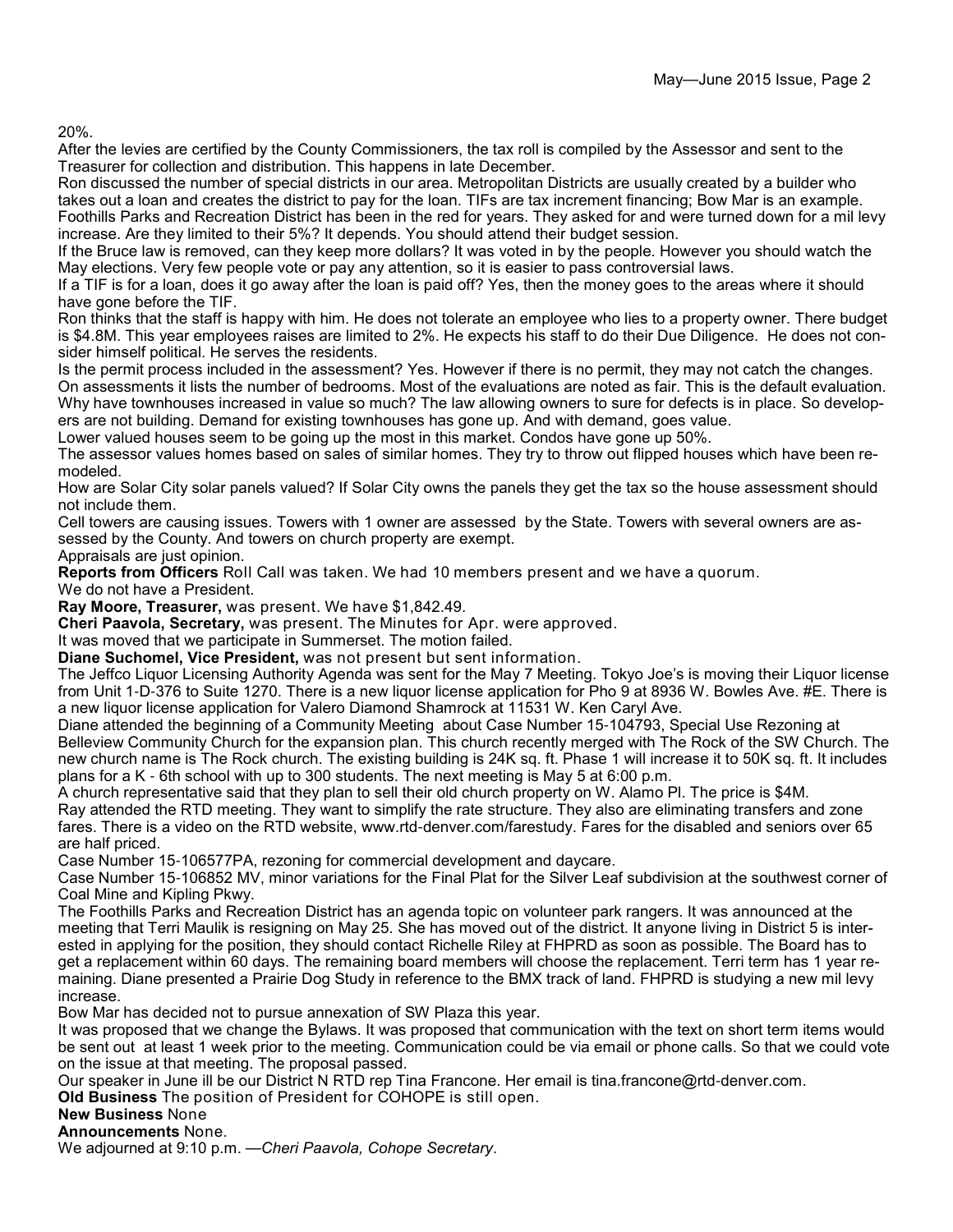# **THE BACKYARD**

# Columbine Hills News

*From* **President's Corner May 2015—** And a pleasant spring to you!! I'm so glad to see winter in the rear view mirror and I'm so ready to get thawed out. My garden is turned over, the veggie sets have been started, and I've grilled a few times already. Bring on some summer.

I had a chance to tour through the neighborhood a few weeks ago just checking out the shrub and tree situations on street corners. Honestly, I sat there looking at the blockage of some intersections wondering what some people were thinking when they planted such heavy vegetation at intersections. The site line violations have been sent out. If you get one, please don't get angry – rather get busy. Trim the tree branches up; cut the shrubs back so that people stopped at stop signs will be able to look down the street for oncoming cars.

I think this is great to be able to share this with you. At our last meeting, one attendee stated how thankful she was for helpful neighbors. It seems she was out chipping ice on the end of her driveway when this guy in a black pick-up stopped, jumped out with his shovel and helped her finish cleaning the snow from the end of her drive. That is awesome. She never got his name. So if you are that Good Samaritan – thank you. I've gotten news that neighbors have been helping neighbors trim up shrubs – well done folks. I would love to hear more.

Have you been in this neighborhood for decades or maybe just two months? This Saturday's meeting is very important in that it is our annual business meeting in which new officers and board members are selected. So, if you want to get involved please attend and make your voice heard. If you really want to get involved come, take a seat on the board in general or as an officer in particular. We will need to elect a vice president and a treasurer, our current secretary position is a temporarily held and we'd like a permanent person to take those offices. In case you don't know, we meet at our Park on the first Saturday of the summer month at 9:00 a.m. Please watch the newsletter for the exact date each month. I enjoyed the Spring Fling at Columbine Hills Elementary the other night. Why not have a spring block party to meet those folks who have been entombed all winter. — *Randy Montgomery* - *rmontgomery@frcs.org CHICA President From* **April 2015 Board Meeting**—Meeting was called to order by President Randy Montgomery.

Officers/Board Members in Attendance: Randy Montgomery, Ralph Miller, Pat Miller, Michaelle Otto, Kelly Goodbar **Old Business: Entrance Signage:** CHICA is trying hard to finalize the location of our sign and the rock it is going to be on. We are working on getting the large rock we have, placed with the signage for Columbine Hills by the entrance to the neighborhood by Schieds BBQ. We have other signs to post in other locations. Randy will be talking to the neighbors in these locations to keep the process moving in the right direction. Thank you to our boy scout Brett for being so patient with our process.

Membership has increased.

**Site line violations:** The letters have gone out. Thank you to all the residents who have met the county guidelines along canyon tr. and the others that have cured the violation(s) as well.

**New Business:** Election of Officers: This item was tabled until the May meeting, as there were people who were not able to attend that would like to run. The positions that are up for election are as follows: Vice President Treasurer Secretary 1 member at large

Reminder: You must be a paid member of CHCA to attend a meeting and/or be on the board.

There was a unanimous vote to renew our CoHope membership.

Xeric garden is needing help. There will be a chance to volunteer 1st Saturday of every month at 8 a.m. The board also unanimously voted to donate to the garden. There was also a suggestion of offering to memorialize someone with a plant or plaque. Still considering that suggestion.

Summer Yard Sale: June 19&20

Meeting was adjourned at 10:20 a.m.

### Columbine Knolls Voice

**Garage Sale/Clean-Up Day Coming up in June** Just a heads-up that the CKHA Garage Sale weekend and Clean Up day are coming up in June: Garage Sale: June 12-14th Clean Up Day: June 27th

Stay tuned for further information about the events in the next Voice.

 **Covenant Amended** The Columbine Knolls proposal to amend C-9 section of the covenants has been approved by the majority of the property owners. The amendment was filed with the Jefferson County Clerk and Recorder on September 16th, 2014, and became effective that day. The Covenants now read as follows: C-9 Pets

Household pets such as dogs, cats, and other such animals that are allowed by Jefferson County Zoning Resolution (as may be amended from time to time), may be kept on any lot, according to the standards set forth therein, provided that they are not kept, bred or maintained for commercial purposes.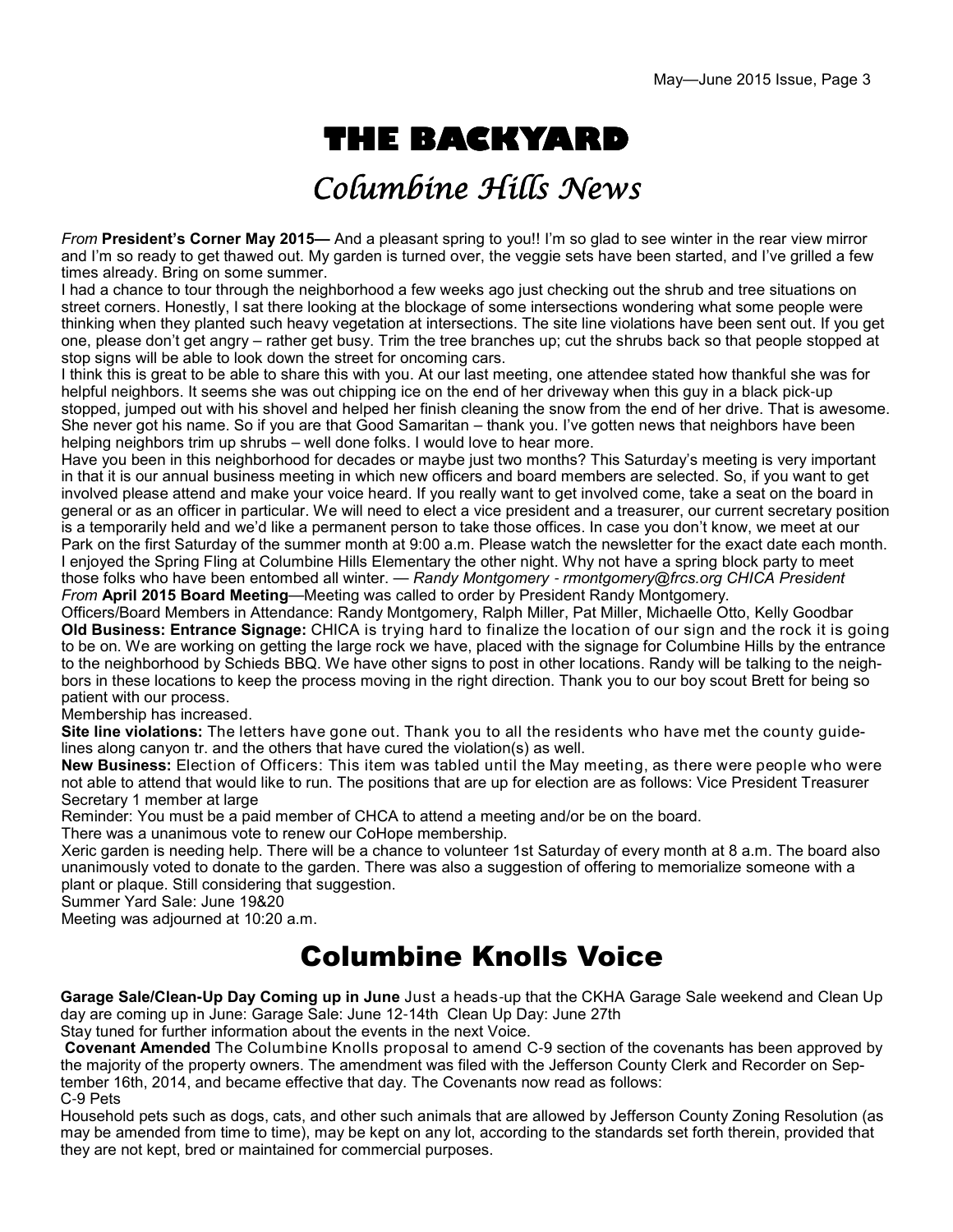### **Columbine Knolls South II REVIEW**

*From* **President's Corner** What a nice Spring we are having! I just returned from a run around the neighborhood and enjoyed the flowers, flowering trees and the bushes look great! Thanks to everyone who has made that extra effort to keep their property in such great shape. The entire neighborhood benefits!

The HOA Board of Directors had a very productive meeting in April and discussed some pretty interesting issues. It's always great to see friends and interested neighbors attend our meetings. Be sure to read the minutes of the meeting to see what was discussed. Each member of the Board of Directors takes their role very seriously and strives to make decisions carefully in accordance with the CKSII Protective Covenants and CKSII Homeowners' Association bylaws. Both of these documents can be found on our website at www.cksii.org.

The Landscape and Welcome Committees have been busy working on their respective projects. The Landscape Committee headed by Bob Pellegrini contacted our Landscape Committee volunteers, Stephanie Haberkorn, Debbie Opperman, Mary Kalney, Jay Seifert, Tom and Donna Tellschow to do our annual Spring Clean-up at the South entrance off Chatfield Ave. Thanks goes out to the other volunteers that I may have not mentioned. The welcome committee that includes Jennifer Blake, Susan Brouillet and myself is all set and welcoming our new neighbors. The Board is excited about the work both committees are doing! *Jon Brouillet, President CKSII HOA*

*From* **Columbine Knolls South II Homeowners Association Board Meeting Minutes – April 14, 2015** Call to President, Jon Brouillet, called to order the meeting at 7:00 pm. Board members Jon Brouillet, Jennifer Blake, Debbie Opperman, Steve Kalney, Bob Pellegrini, and Robert Sudar were in attendance along with Roger Borcherding of DARCO Property Management.

ACC Committee: Bob Pelligrini reported 9 requests and 9 approved with 0 in pending status. Applications were as follows: 1 for paint, 1 for a new roof, 2 for cement porches, 3 for windows, and 1 for a new garage door, and 1 for a new front door.

Management Report: 3 inspections were conducted since March 1st. 34 violations were processed by mail or by personal contact. This included 22 homes with visible trash containers, 2 with trash in the yard, 7 screening issues, 1 snow plow, 1 storage unit on driveway, and 1 snow/ice dam in street.

Roger informed the board that Colorado has passed several new rules; some of them were emailed to each Board member on 4/4/2015. Upon checking with the HOA attorney, Candyce Cavanagh, most of these new CCIOA rules do not apply to preexisting communities, which includes CKSII. However, DARCO and all of its community association managers (CAMs) are required to be licensed by 7/1/15. This will create additional expenses of over \$2,000/yr for DARCO. Therefore, to help offset a portion of that cost an updated management agreement was submitted for consideration. It has a one-time basic rate increase of \$22/month (2.6%) effective 6/1/15.

Old Business: Landscape Committee: Bob Pelligrini reported that they are looking to set a date for the upcoming clean up. They have done some preliminary clean-up and are looking to get it done before the end of April. Welcome Committee: Jon Brouillet reported that he and Jennifer are planning to visit three new homeowners to deliver welcome baskets in the coming week. Covenant Renewal: Greg Steward reported that Section 2 voted to approve the updated covenants by exceeding the 50%+1 vote requirement. Those covenants have been filed with the county. The last thing to do is send out information and ballots to Section 1 to approve the small change to their covenants which will officially join them to Sections 2 and 3 with the same covenant document. Street Signage: Steve Kalney reported that he checked the covenant signs around the neighborhood and replaced a few that were severely worn and faded. He also identified a few more that will need work in the near future.

New Business: The community garage sale will be June 5th and 6th. The HOA will do some extra signage for marketing the sale as well as some online marketing. The large item pick-up service is scheduled for June 10th. One community member attended the meeting to request Board Approval to put a sign in her yard. The Board will convene, review the details, and make a decision. The homeowner will be informed of the board's decision. One community member attended the meeting to discuss with the board a situation that arose when his request to screen his recreational vehicle was not received prior to the recent covenant changes. The details of the situation were discussed and the homeowner is going to explore options for storing his RV on his property that fall within the requirements of the new covenants.

The meeting was adjourned at 8:25 pm.

### Columbine West Civic Association Newsletter

*From* **A Moment With The Board** At the April 14th CWCA meeting at Dutch Creek Elementary, business was conducted as usual. The Officers, Board members, a few new faces and guests from Sage Financial were in attendance. Thank you again Don Mullins, for taking on the task of CWCA Newsletter Coordinator. Starting in May the newsletters will be available for pick up at 7860 W. Portland Ave. The Fall Festival is being planned for the beginning of October, offering a chili cook-off (with prizes) and potential neighborhood car show plus more items being planned. Watch the newsletter for more details. Annual elections will be at the May 12 th meeting. The slate of officers is currently, Pres. - Gary McCombs, V.Pres. - John Basila, Treasurer - Cindy Coats & Secretary – OPEN. There are (4) Board Member positions OPEN, (3)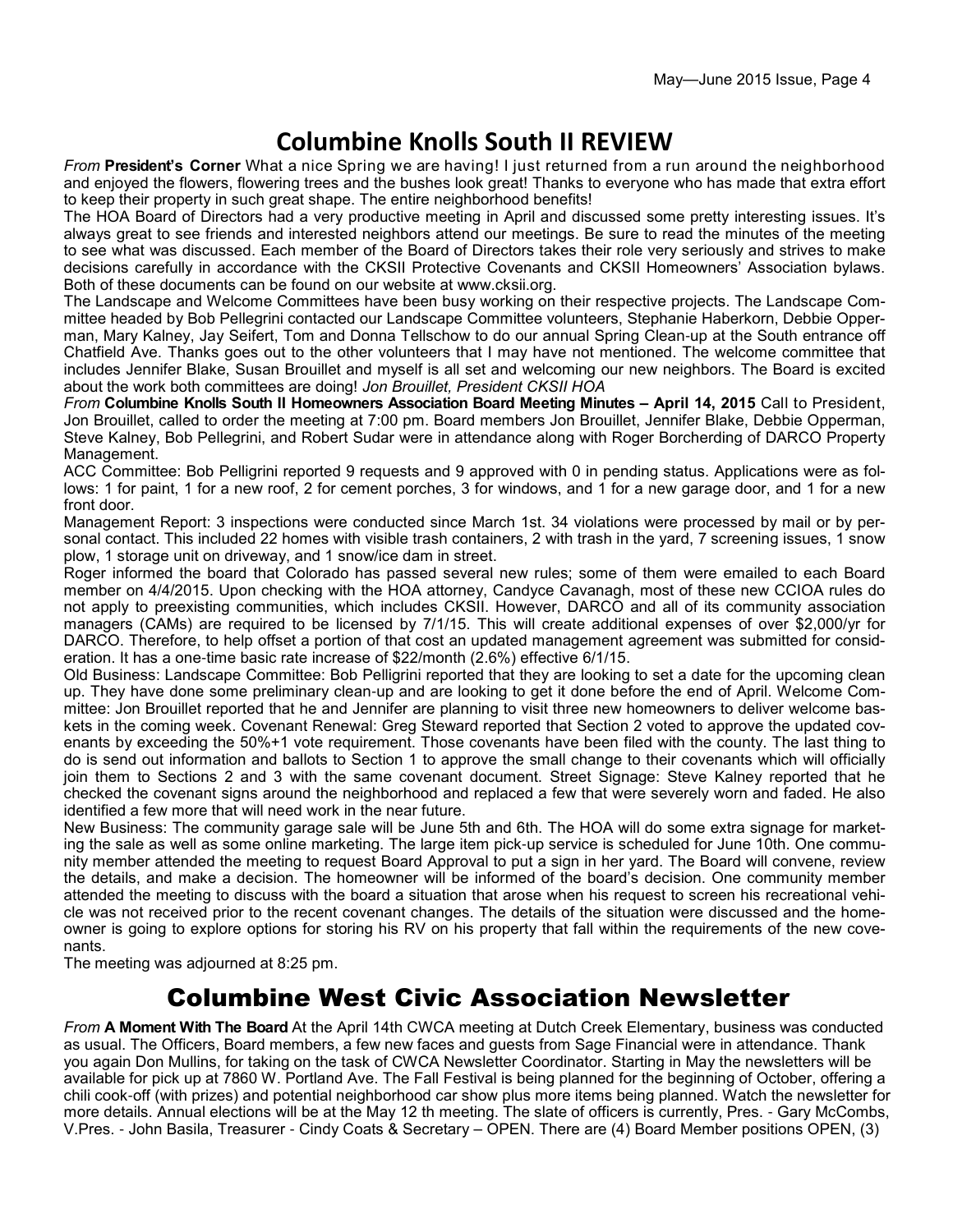have 2 year terms and (1) has a 1 year term. If you are interested in volunteering some time, joining the Board or Secretary position, please contact CWCA. Remember if you have any suggestion of ideas, call the voicemail, drop an email, just contact us. Please call the CWCA voicemail at (303-904-8218) or email us at cwcatalk@gmail.com. Look forward to hearing from the community. Residents are encouraged to attend any monthly meeting the next one is May 12 th, 7:00 p.m. at Dutch Creek Elementary, second Tuesday of the Month. June, July & August will have the meetings at the pool pavilion, starting at 6:30p.m.

## The Leawood Rapporter

*From* **Leawood Civic Association Minutes: April 7, 2015** The meeting was called to order at 6:30 p.m. In attendance were Nancy Bock, Mike Shaw, Steve & Lori Patik, Heather Hanley, Richard White, Angela & Chip Langowski, Danielle Vonfeldt, Rhonda Eveleth, Debby Baker, Bethany DeHerrera- Schnering, Ike Nelson, Dianne Norell, and Paul O'Connor. Please find the Treasurer's report featured separately in the Rapporter. Heather provided Richard with Leawood School rental invoices. Memberships are beginning to come in the mail & be completed on-line. Mike will complete the membership flyer for mailing.

The new Leawood Civic Association website is live! Most functions are available; however more functions and content will be added, including the calendar of events. The old website has been cancelled.

Heather will provide Rhonda with the welcome basket(s) needed for new Leawood homeowners. Rhonda will deliver the baskets to those who moved to Leawood in March.

The board briefly discussed the Easter Egg Hunt. It was a great success! Debby (& helpers) stuffed over 1300 eggs! The board also reviewed the 2015 Front Yard Party (FYP) schedule. It was decided to have sign-ups for the 2nd & 4th Fridays of each month; June through September. New signs will be made. Rhonda agreed to continue as the contact person for FYP's.

Nancy reported that three scholarship applications had been received prior to the deadline (March 31). Nancy will set up interviews between the applicants and the Scholarship committee.

Lori will post the upcoming LCA meetings, the new website, and events to the Leawood Facebook page. Volunteer opportunities were discussed. Several neighbors volunteered to help in a variety of ways. A sign-up sheet was completed.

Meeting adjourned at 8:30 p.m.

*From* **Leawood Metropolitan Recreation and Park District Minutes April 8, 2015** The meeting was called to order at 6:35 p.m. at Leawood Elementary School by President Kyle Sargent. Members present were: Donna Snyder, Mibby Luedecke, Linda Smith, and Dave Padilla, Parks Manager. Resident and Leawood Civic Association board member Debby Baker was also present

**Public Comment –** Donna had a request from a resident to place a bench in Weaver Park facing the creek on the south side near the area of Harlan and Gray. We agreed this could be done and would look at possible locations and report back at the next meeting. Dave mentioned the freight on the benches were expensive so we may want to think of some other locations to add them as well when we order. On our project list, we have adding a picnic table under the big cottonwood at Weaver Park. We could put another bench there.

**Treasurer's Report –** The Treasurer's Report and bills to be paid were submitted by Donna. Property tax revenue and ownership tax revenue was reported. Income from South Jeffco Sports was received for rental of the baseball field at Leawood Park for their season and last season. The Application for Exemption from Audit was sent to the Local Government Audit Division. Invoices for the month include: FICA payment, Denver Water, Waste Management, United Site Services for 1 potty, Weston Landscape for xeriscape cleanup and stump grinding in Raccoon Park, doggie bag vendor, Certified Mail for sending Audit report, lamination of signs by Linda, web site expense to Kyle, Dave's invoice and reimbursement to petty cash.

**Parks Manager Report** – Dave reported he had identified types of trees to go in Raccoon Park when the irrigation water is turned on. He found two Austrian Pines, a Skyline Locust, and an Autumn Blaze Maple. REMINDER: Due to revegetation, the port-a-potty in Weaver Park has been removed so that the ruts in the native grass can be repaired and not re-damaged. A new structure design is in the works but Weaver Park will be without a port-a-potty temporarily. Winchester Construction started working on areas damaged during the C-Line construction. They will be adding soil, native seed and putting down straw mulch. This will be an ongoing process now and through the spring. Dave is having two companies bid on spray painting the iron fences in Weaver and Leawood Parks.

The location of the new potty structure was re-discussed due to the extreme cost of concrete to the site originally picked. Another site was chosen and agreed upon. This site will be near the original chosen location but closer to the walk, again amongst pines. The structure will face west and will have a pad and drive area big enough to accommodate the potty cleaning service truck. Dave is waiting on another bid before starting the excavation. When the concrete area is complete, the structure will be installed and a potty reinstalled. There has been concern we have no potty in the park right now, but we have no place to put one that will not cause damage to grass areas or be subject to vandalism. Dave is working to have this project done by mid-May.

The split rail fence east of the wooden bridge in Weaver Park was repaired. Vandals had broken several of the rails.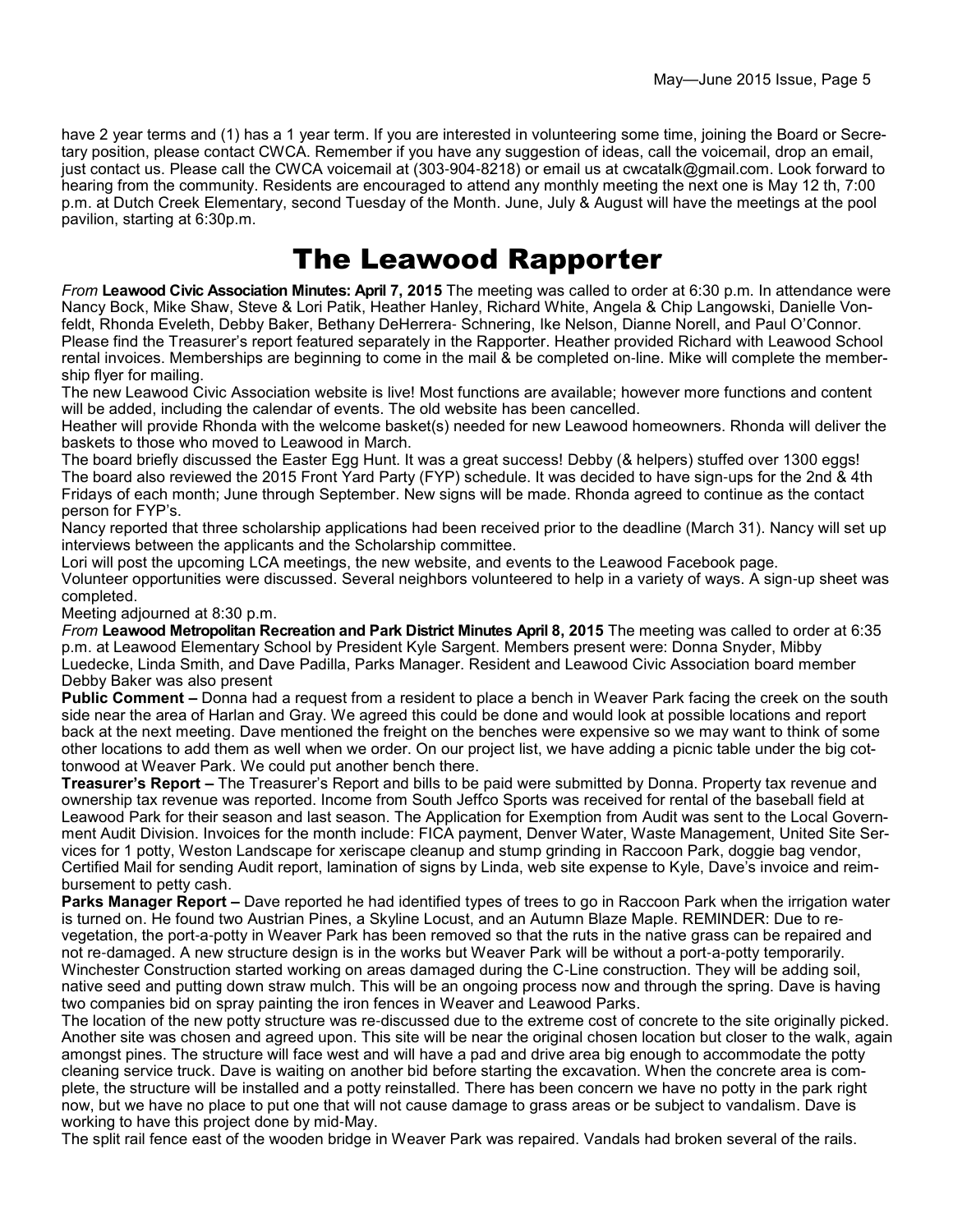Dave received a call from one of the residents near Raccoon Park related to a piece of plywood being in the creek. Dave called Urban Drainage and they removed it. There have been several calls about parties in Leawood Park. Trash has to be hauled out most weekends. This continues to be a problem. More info in Old Business section of minutes. Doggie bags continue to be checked and replenished.

Dave asked us to consider raising his salary. Kyle agreed to discuss the request with The board.

**Old Business – Park Rules –** We are working on wording for new signs, and will look to begin with the sign inside Leawood Park pavilion. We will have Fast Signs make it for us. Relating to the continuing problems at the pavilion, Kyle noted that he and Dave had heard from several residents last weekend, and that he has been visiting the park during the weekends to see what activities are taking place. On one occasion, he spoke to the group and asked the people to turn down their loud music and be considerate of others. The Sheriff's Department has been called several times, but found no violations they could ticket the offenders. The Community Resource Department reported they would not arrest anyone for alcohol use or being in the park late or other violations of park rules, unless the actions were also violations of state law or county ordinances. Kyle said that he asked if this is the same for Clement Park and was told that it was the same for Clement Park. Board members have talked to other park districts (Foothills and South Suburban) and they have similar problems in their parks. Also, pavilions in Foothills pocket parks (similar to Leawood Park) are on a first come first serve basis also. We do not believe charging fees for the pavilions will eliminate the problems; the board heard of an example from an acquaintance who rented a pavilion at Clement Park only to have uninvited others also use the pavilion and refusal of Foothills to enforce the rental. We will continue to monitor the usage at Leawood Park and be proactive, but we do have a public parks and cannot kick people out just because they gather there. We continue to remind residents to call the Sheriff's Department if they see inappropriate behavior and/or are being negatively impacted by others using the park. We plan to add trees along the rear fence line and east fence lines as a buffer for noise, and we are asking for feedback on adding trees from the residents in this area. Linda is also checking with Jeffco related to parking signs (maybe 2 hour limit) in front of Leawood Park. Violators could be ticketed for parking there too long. **Projects –** Adding trees was discussed for Leawood Park.

**New Business – Girl Scouts Butterfly Way Station Proposal –** Troop 2017 made a presentation and proposal for a Silver Award they are working on. Monarch butterflies are disappearing due to changes in the environment. Their larvae can only feed on milkweed plants that are being eliminated. They would like to set up a Butterfly Way Station in one of our parks to supply migrating butterflies with food and nourishment, including milkweed plants. They have approached O'Toole's for some of the supplies and asked the Board for funds they cannot get donated. They have a website and company they are working with that gives information on establishing way stations. We were very impressed with the young ladies who presented the information to us. They were informed and articulate. The Board agreed to sponsor their project and provide funds as needed and a location for the station. We suggested the planter area in Weaver Park since it was protected and had a water source. They are going to keep us updated on when they need to start and what is needed by us. Keep an eye out for this exciting project.

The meeting was adjourned 8:35 p.m.. — *Linda T. Smith, Vice President and Secretary*

### WoodBourne

*From* **Notes From the April Board Meeting** The April Board meeting was held on April 15, 2015. There are a lot of events coming up in the next few months. See the articles in this newsletter about them.

Construction has started on the covered patio with the pouring of the concrete floor. We are in the permitting process for the covering. We are still planning on the project completion before pool season. We will continue to accept donations through the construction phase. www.woodbournehoa.org/patio.

Some of you may have seen the cover is off the pool. The pool is in the process of being prepared for its opening on Saturday, May 23, 2015. With the addition of the covered patio, it should be another great pool year.

The Board discussed the need to replace the lights for the signs at the Fremont entrance. We are looking for more durable and more energy efficient fixtures.

The Board discussed the need to replace the plumbing backflow at the Fremont entrance. The backflow was cut out recently and it needs to be replaced. We will also put a cage over it to deter further thefts.

BBQ Pitmasters: We need a few more BBQ Pitmasters to compete in the 2nd annual Woodbourne BBQ competition. This was a big event last year and this year it will be even bigger. Please let me know if you are interested or have any questions. The HOA and our sponsor (Tom Walker with American Family Insurance) will help the Pitmasters cover their meat costs. If you have any questions, contact Jay at 720-220-6805. — *Jay Hansen, President*

**Governor's Summer Job Hunt for Jefferson County** The Governor's Summer Job Hunt (GSJH) is a program designed to support youth ages 14-21 with employment opportunities and services this summer. In Jefferson County, young adults can participate in job fairs, hiring events, job safari trips, and workshops. GSJH will be hosting a job fair on June 2, 2-4 p.m. at Peak Community and Wellness Center in Littleton. Youth can register for fair online. GSJH also will be conducting a month-long virtual job fair during the month of May with 50 participating employers. Youth can register for the virtual job fair, and learn about other GSJH events and employment opportunities, at www.connecting colorado.com. If you have questions, contact the American Job Center Youth Services team at youthservices@jeffco.usÂ or 303-271-4613.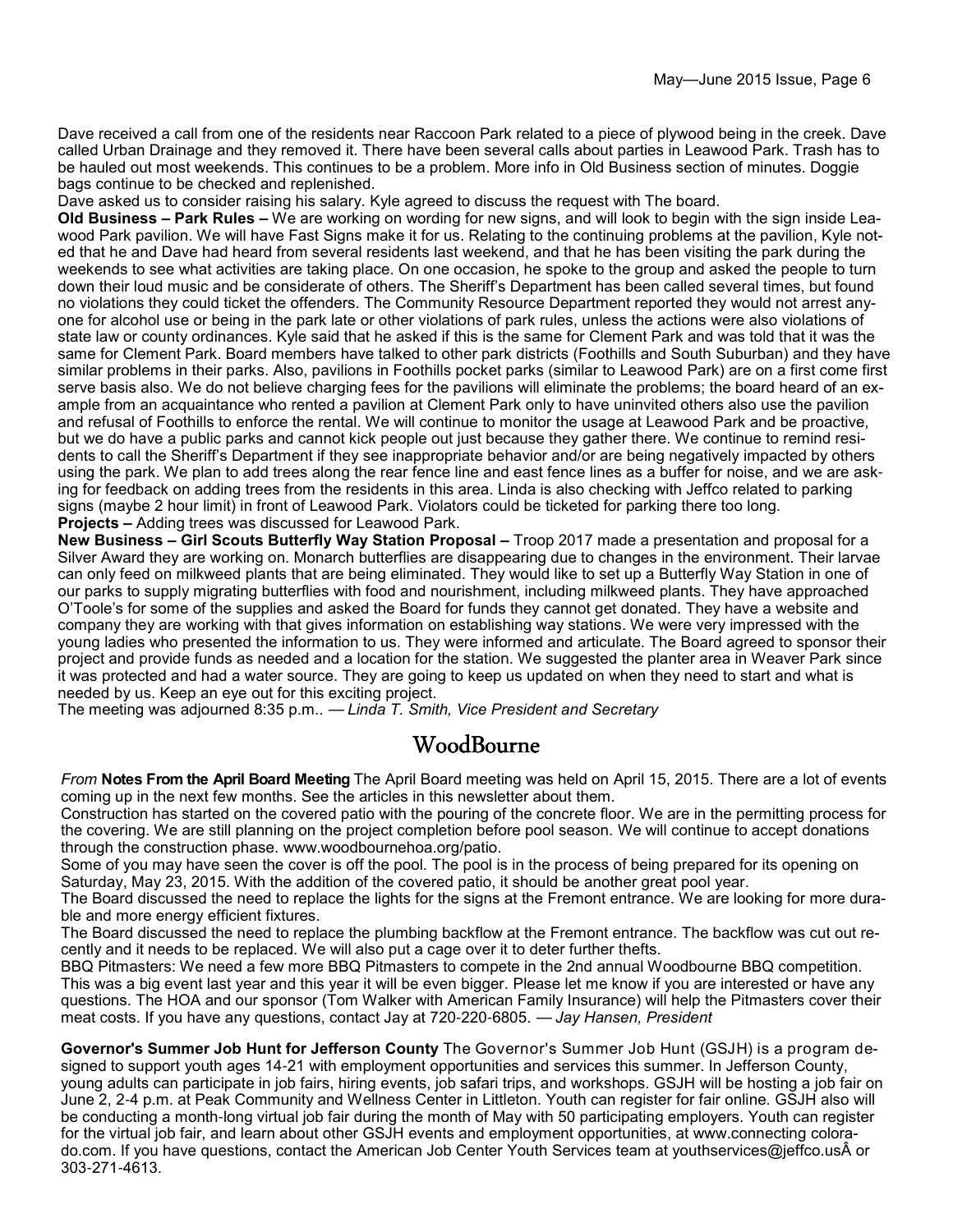#### **Behind the badge—Sheriff's Office and Police Department--Online Reporting by Sheriff Jeff**

**Shrader** Whether it's shopping, banking, communicating with family, or even sending e-mail to a colleague down the hall, the internet has been incorporated into nearly every aspect of our daily lives. It is only logical then, that citizens see the Internet as a resource and a tool for interacting with law enforcement. As such, the Sheriff's Office has integrated it into our service offerings. The benefits of online reporting can be seen from both perspectives. The Sheriff's Office realizes that online reporting allows deputies to serve citizens as they normally would with the benefit of keeping more deputies available for emergent calls. Online reporting ensures that lesser priority calls still receive a response in a timely manner. Online reports have gradually replaced telephone reports and decreased lobby visits that are managed by a desk deputy. In 2014 alone the system generated 281 online reports.



The monetary savings is secondary to the convenience this service enhancement offers citizens. Reports can be logged from the comfort of homes, offices, or from a handheld device. There is no longer a concern for citizens with long commutes, family obligations, or other appointments that require postponing in order to file reports in a traditional way. The JCSO is proud to be among the early pioneers providing this service. Online reporting is not a fad that will disappear in the near future, but rather an enhancement of police service that is here to stay. Online reporting is an extension of our face-to-face customer service and furthers our commitment to the community we serve.

**How does online reporting work?** While not all crimes can be reported on our website, some can. Currently, the JCSO allows citizens to file online police reports for crimes that occurred in unincorporated Jefferson County when there is no known suspect information. Report types can be for lost property, theft, vandalism and graffiti, vehicle tampering, vehicle burglary and harassing phone calls. When citizens file a report they are greeted with a screen outlining the process and requirements for submitting a report online. Upon completion of the report, citizens have the option to modify any portion of the report and print out a temporary police report. Citizens have the opportunity to file supplemental information to their original reports at a later date.

Once an online report has been submitted, it is then sent to a reviewer's inbox. The reviewer is responsible for reviewing, approving, rejecting, modifying, or following up on reports. Upon approval, reports are treated and viewed in the same way as an officer-initiated report.

**How to report a crime online** In an emergency, or when a crime is actively occurring, please dial 911. If the incident you are reporting has a known suspect or involves a weapon you cannot report online but may report by calling 303-277-0211. To submit an online report visit http://jeffco.us/sheriff/crime/report-a-crime-online/. We need to ask you a few questions to ensure that the crime is investigated appropriately. A deputy will review your report and may contact you for further information. Please print and save a copy of the report for your records. Please note: filing a false report is a crime.

| <b>COHOPE Treasury Activity: April 2015</b><br><b>Deposits</b>                                                          | <b>Beginning Balance April 1, 2015</b> |  | 1787.88<br>200.00 |  |  |  |
|-------------------------------------------------------------------------------------------------------------------------|----------------------------------------|--|-------------------|--|--|--|
| Kipling Hills \$40, Parker \$20, Sielaff \$20, Rotherham \$20, Westridge \$40, Columbine West CA \$40, Columbine Knolls |                                        |  |                   |  |  |  |
| South Estates \$40<br><b>Withdrawals</b>                                                                                |                                        |  | 145.39            |  |  |  |
| April newsletter \$5.39, Clemnt Park Shelter Rental \$140                                                               |                                        |  |                   |  |  |  |
| Ending Balance May 6, 2015<br>W R Moore, Treasurer                                                                      |                                        |  | 1842.49           |  |  |  |

#### **Foothills Park & Recreation District (303) 409-2525; kate@fhprd.org - Foothills June Events**

**NEW - Family Nights at Foothills Outdoor Pools** Foothills Park & Recreation District's outdoor pools will offer Family Nights with extended evening hours on select week nights with discounted admission for busy families who can't attend daytime hours. Children 5 and under MUST be accompanied in the water by an adult (age 18 or older) and be within arm's reach at all times. Offer Valid at all Foothills Outdoor Pools between May 30 – August 16 on the select days and hours as noted per pool location. Fee: Individual \$2, Household \$8. Mondays, 6:30-8pm at Weaver Hollow Pool - 12750 W. Stanford Avenue, Morrison, CO 80465, Tuesdays, 6:30-8pm at 6th Avenue West Pool - 400 Holman Way, Golden, CO 80401, Wednesdays, 6:30-8pm at Deer Creek Pool - 8637 S. Garrison St, Littleton, CO 80128, Thursdays, 5-8pm at Columbine West Pool - 7046 S. Webster St, Littleton, CO 80128

View all outdoor pools information and specials at www.ifoothills.org/pools\_outdoor.asp

**Foothills Entertainment Series** It's the 25th Anniversary of Foothills Park & Recreation District offering FREE concerts in Clement Park! All concerts are free thanks to our sponsors: Colorado Creative Industries, Scientific & Cultural Facilities District (SCFD), National Endowment for the Arts, First Choice Emergency Room, Invision Sally Jobe, Colorado Credit Union, New West Physicians, Colorado Credit Union, Walmart Neighborhood Market, Littleton Drum Studio, South Jeffco Sports Association and Music Go Round.

Performances are family friendly and held in Clement Park (7306 W. Bowles Ave. Littleton, CO 80123) at the Grant Family Amphitheater. Bring blankets or lawn chairs, parking is free, glass containers are prohibited, dogs on leash welcome.